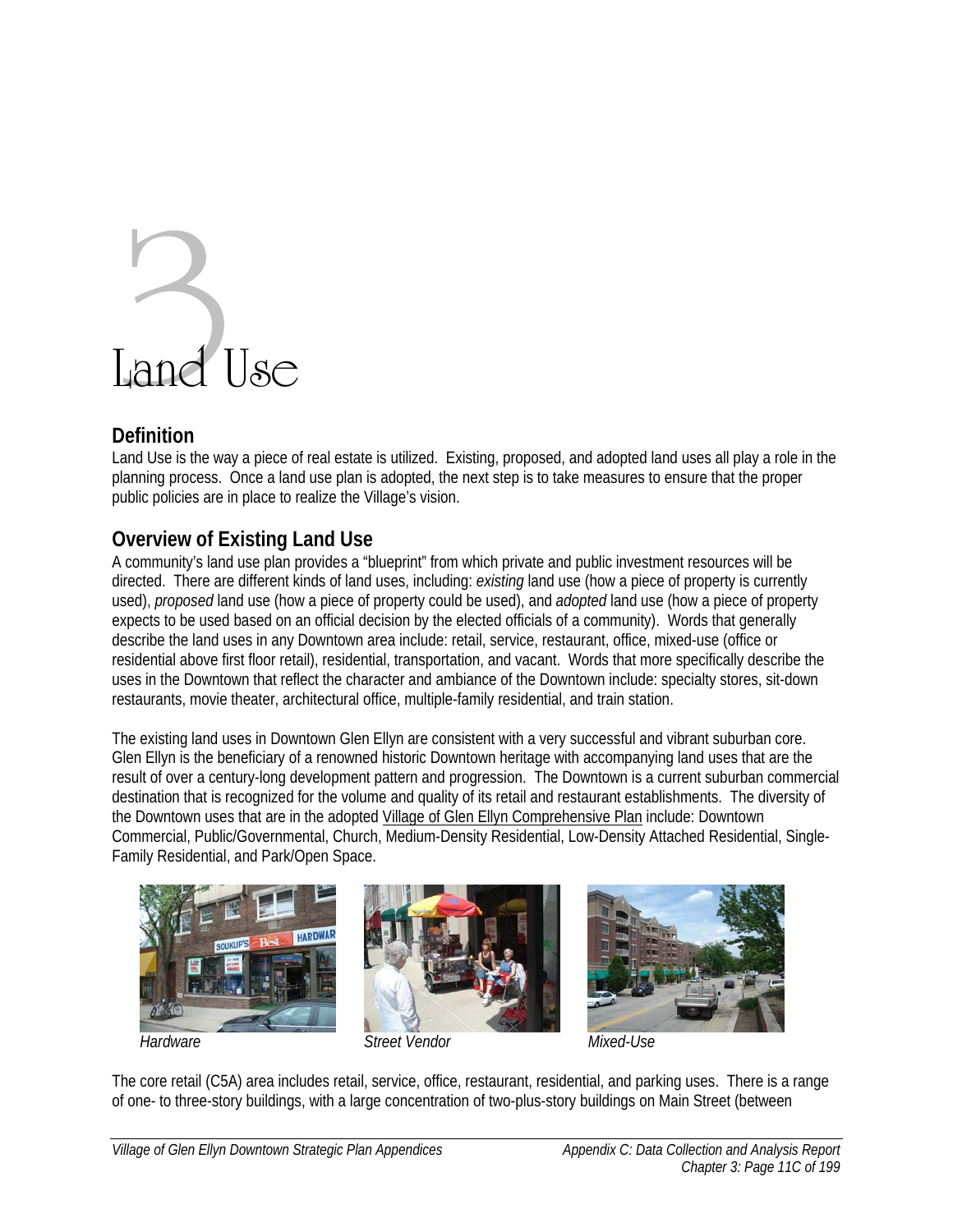Pennsylvania Avenue and Crescent Boulevard) and on Crescent Boulevard (between Main Street and Forest Avenue). Other than a few buildings with residential uses between Duane Street and Hillside Avenue, the uses in the core area are commercial in nature.

The service (C5B) area includes civic and institutional uses such as the Civic Center, Fire Station, Post Office, Library, and several churches. In addition, it includes retail, service, general office, medical office, restaurant, residential, parking and park uses. Recently, several new, large-scale developments have been constructed, including a medical clinic and multiple family residential developments on Pennsylvania Avenue. Other recent developments include a new bank and a remodeled/expanded insurance office on Pennsylvania Avenue, and two mixed-use buildings near the intersection of Crescent Boulevard and Park Boulevard. Several newer developments have received mixed reviews by the public, and any negative comments have been primarily due to the modern building designs that have few if any ties to the historic character of some of the older Downtown buildings.

The Prairie Path Park (less than a ½-acre) and Volunteer Park (less than a ¼-acre) are small enough to accommodate passive recreational uses (sitting, reading, eating, etc.); however, they are unable to accommodate a central gathering space for a community of 27,000 people. A "rule of thumb" for transit-oriented development (TOD) design is to create a civic space of real importance adjacent to transit and declare its importance in the design.<sup>1</sup>

Most of the multiple family developments are located on the outer "four corners" of the Downtown study area. A few dwelling units can be found in the core and service areas as well. General "rules of thumb" for residential densities include 50 to 100 dwelling units per acre to accommodate Metra rail, and 20 dwelling units per acre to reduce dependency on the automobile and increase transit ridership. There are no density standards in the C5A or C5B districts related to the number of permitted dwelling units on a given property. The "R4" (Multiple Family) Residential District on the periphery of the Downtown study area allows up to a maximum of 17 dwelling units per acre.

The rail corridor is a dominant feature of the Downtown. It serves as a passenger connector to the Chicagoland region, a freight corridor to locations across the country, and a divider of the Downtown when the trains pass through and/or stop in the Downtown area. In addition, the Illinois Prairie Path connects bicyclists and pedestrians from the region to Downtown Glen Ellyn.

Private, public off-street, and public on-street parking is provided throughout the Downtown; however, it is not conveniently-distributed and/or it creates a gap in the primary Downtown streetscape (e.g. the "South Main" lot by the flower clock).



Many of the Downtown parcels are small; therefore, any redevelopment efforts will likely require the merger of two or more parcels to make the reinvestment financially-feasible for the developer and property owner(s).

*Downtown Panoramic View – Northeast Corner of Main Street and Railroad Tracks* 

 $\overline{a}$ 1 Transit-Oriented Developments (TODs) are mixed-use neighborhoods focused around a transit station. Information provided at a two-day Transit-Oriented Development Design seminar hosted by AICP Planners Training Service.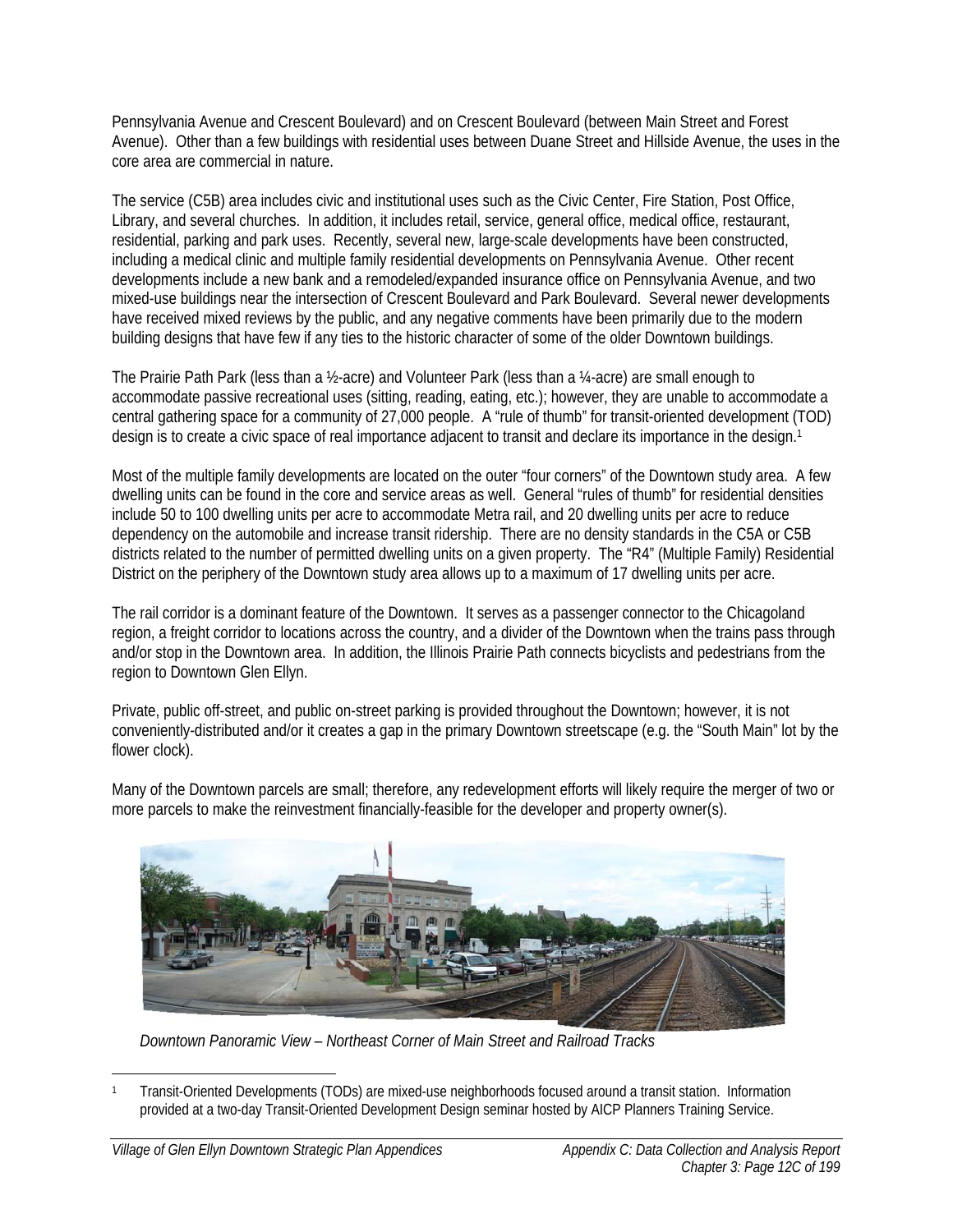

**Existing Land Use** 



Appendix C: Data Collection and Analysis Report<br>Chapter 3: Page 13C of 199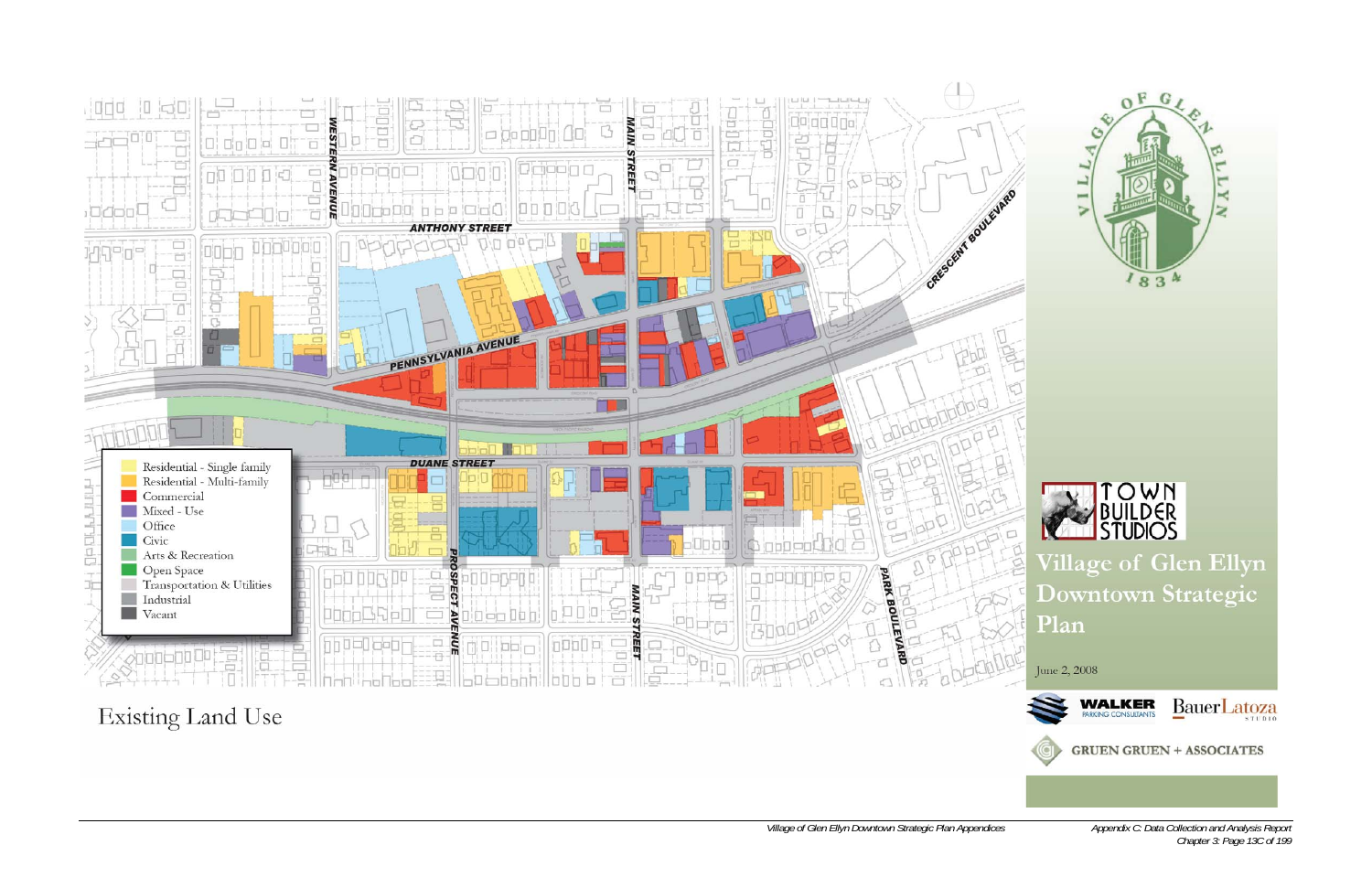# **Adopted Land Use**

The Village of Glen Ellyn Comprehensive Plan, prepared by Trkla, Pettigrew, Allen & Payne, Inc. with Parsons Transportation Group, was adopted on April 9, 2001, by Ordinance Number 4930. It serves as an update to the Village's 1986 Comprehensive Plan.

## **Village of Glen Ellyn Comprehensive Plan and Summary**

Many of the issues that were considered for the Downtown in 2001, continue to affect the Downtown today.

### Sample of Comprehensive Plan Issues

The following list contains a sample of the full list of the Village's Comprehensive Plan issues for the Downtown area:

- The Downtown is the "historic commercial and multi-purpose focal point" for the Village of Glen Ellyn community.
- The Downtown could be enhanced and compatible, high-quality redevelopment should be promoted in the area. New buildings should be compatible with the existing, predominant architectural styles found in the Downtown.
- Rail traffic causes delays in vehicular, bicycle, and pedestrian traffic.
- Parking is not well distributed in the Downtown.
- The Downtown should consist of an "exciting mix of retail, service, entertainment, office and public uses, as well as housing units."
- **The Glen Art Theater should be maintained and enhanced.**
- **Multiple family residential could serve as buffers between commercial uses and single family** neighborhoods, and add "life and vitality" to the character of the Downtown.
- Maintenance and repairs are needed, including buildings and surfaces (pavement).
- Storefront façade improvements are needed.
- **Metra riders base their impressions on the community by what they see from the train.**
- **Pedestrians should be a priority.**
- A small new "forecourt" to the Glen Ellyn Civic Center should be constructed along the north side of Duane Street.

In general, the update to the 1986 Comprehensive Plan scales back the intensity of development around the periphery of the Downtown, ensuring the protection of existing single family homes and focusing the commercial closer to the heart of the Downtown.



 Source: Comprehensive Plan, Glen Ellyn, Illinois (April 2001) Prepared by: Trkla, Pettigrew, Allen and Payne, Inc. with Parsons Transportation Group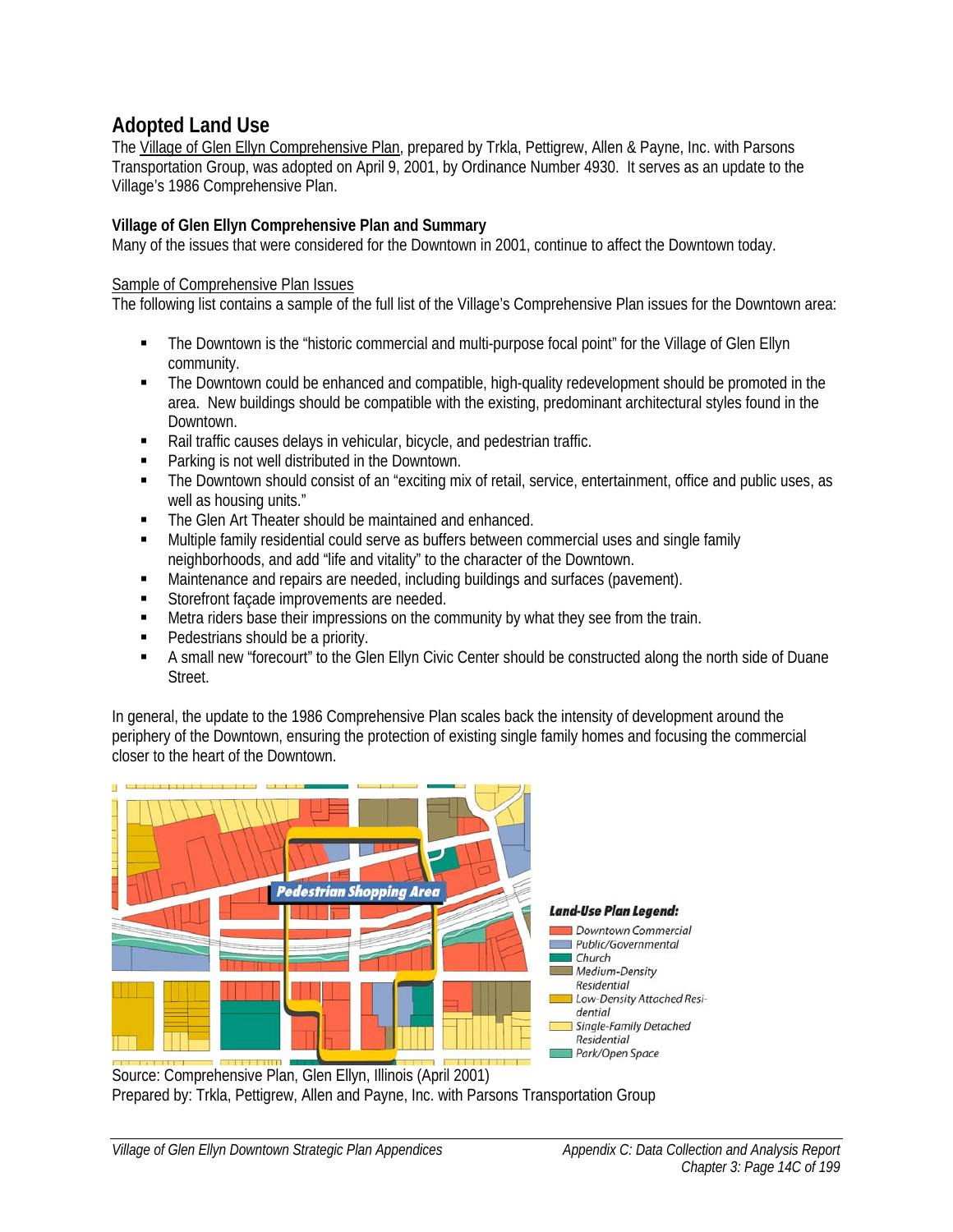#### Summary of Comprehensive Plan Implementation Recommendations

Since the adoption of the Comprehensive Plan in 2001, several sites have been redeveloped, have been given consideration of being redeveloped, or have remained as-is without any potential redevelopment activity:

#### *Redeveloped*

- Site D: The DuPage Medical Clinic (west of Prospect Avenue) and The Mews (residential between Glenwood Avenue and Prospect Avenue) developments are near completion. In addition, a new dental office is located at the intersection of Pennsylvania Avenue and Western Avenue, and a new statue has been erected near the Fire Station, (at Main Street), commemorating the 100-year anniversary of the Glen Ellyn Volunteer Fire Company.
- Site E: Harris Bank completed and operating.

#### *Received Village Approval*

Site C: Approval for seven units of "rowhouses" on Duane Street between Glenwood Avenue and Prospect Avenue. The units will be divided between two buildings.

#### *Considered for Redevelopment*

Site A: Main Street parking lot and "Flower Clock" site.

#### *Status Quo*

- Site B: No redevelopment; however, new businesses have moved into the existing structures in this area and in the building at the corner of Main Street and Duane Street.
- Site G: No redevelopment; however, new businesses have moved into the existing structures near Main Street.
- Site F: No redevelopment; however, new businesses have moved into this area.
- Site H: The property at 475 Duane Street was redeveloped into first floor office and residential above.



#### **Improvement & Develop**ment Sites:

 $\Box$  Projects either underway or being discussed (see accompanying text).

Vacant buildings and land parcels should be reused or redeveloped.

Marginal and underutilized properties should be reused and upgraded or replaced with new development.

 $\Box$  Residential properties that may be subject to redevelopment. Surface parking lots along the frontage of primary shopping streets should be considered for new development.

Sound and viable businesses that would benefit from building or site improvements.

**Confidence** Clusters of properties that may represent special opportunities for improvement or development (see text).

Much of the redevelopment activity has occurred along Pennsylvania Avenue since 2001.

Source: Comprehensive Plan, Glen Ellyn, Illinois (April 2001) Prepared by: Trkla, Pettigrew, Allen and Payne, Inc. with Parsons Transportation Group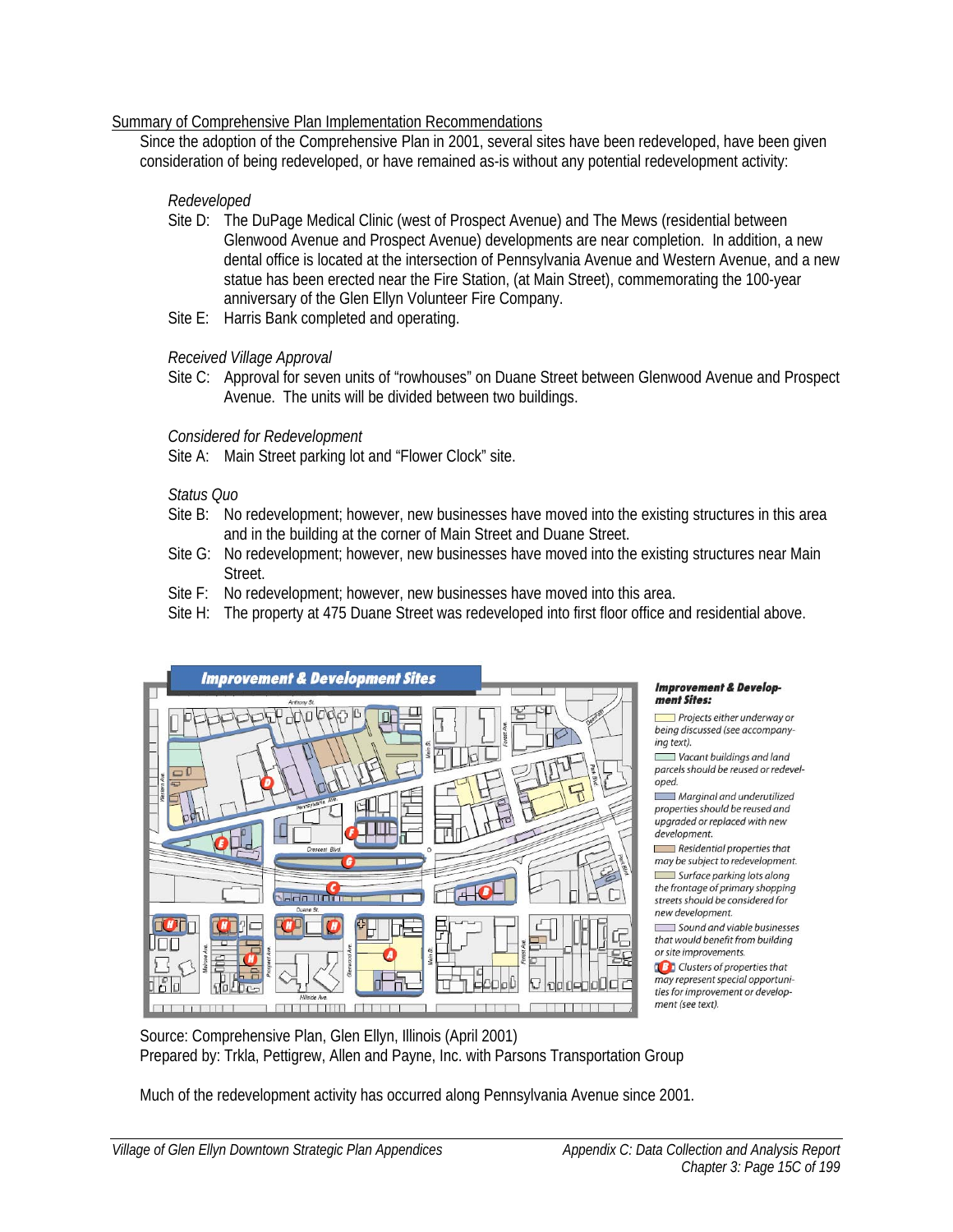#### Core Pedestrian and Shopping Area

The core pedestrian and shopping area is generally bound by Pennsylvania Avenue to the north, Hillside Avenue to the south, Glenwood Avenue to the west, and Forest Avenue to the east. The Glen Ellyn Depot is located along the eastern edge of the shopping area and should be replaced.

Streetscaping expansion and enhancement opportunities are located along the rail corridor and Duane Street, in addition to the entire pedestrian and shopping area.

Redevelopment opportunities are identified in the northwest and southwest corners of the overall Downtown area, while the residential neighborhoods surrounding the Downtown are identified to be maintained, preserved, and protected.

Gateways into the Downtown include Main Street, Park Boulevard, and Pennsylvania Avenue. Internal circulation enhancements for pedestrians include the rail crossings at Prospect Avenue, Main Street, and Park Boulevard.



#### **Improvement Guidelines:**

 $\Box$  Continue to improve and enhance the heart of Downtown as a pedestrian-oriented shopping and business area

Reorganize and redevelop the northwest quadrant of Downtown as an attractive and convenient office and service area.

Continue streetscape and other design enhancements, particularly along the east-west streets within Downtown.

Provide "gateway" design features that denote entry into the Downtown and delineate its boundaries

S ≥ Work with Metra to replace the existing commuter station with a new Downtown facility.

Improve pedestrian connections between the north and south sides of Downtown.

 $\blacksquare$  Promote replacement of older structures with high-quality townhomes and similar multi-family developments.

Maintain, preserve and pro-

Example the test surrounding neighborhoods.<br>Source: Comprehensive Plan, Glen Ellyn, Illinois (April 2001) (See text for additional improve-<br>ment and development guidelines) Prepared by: Trkla, Pettigrew, Allen and Payne, Inc. with Parsons Transportation Group

In general, many of the features identified in the 2001 Comprehensive Plan still hold true today. Some observed differences include: the possibility that the core shopping area is more focused along Main Street and Crescent Boulevard west of Forest Avenue, and less so on other side streets and periphery streets; other gateways and wayfinding features should include the Main Street intersections with Geneva Road, Hill Avenue, and Roosevelt Road, and Park Boulevard intersections with Hill Avenue and Roosevelt Road;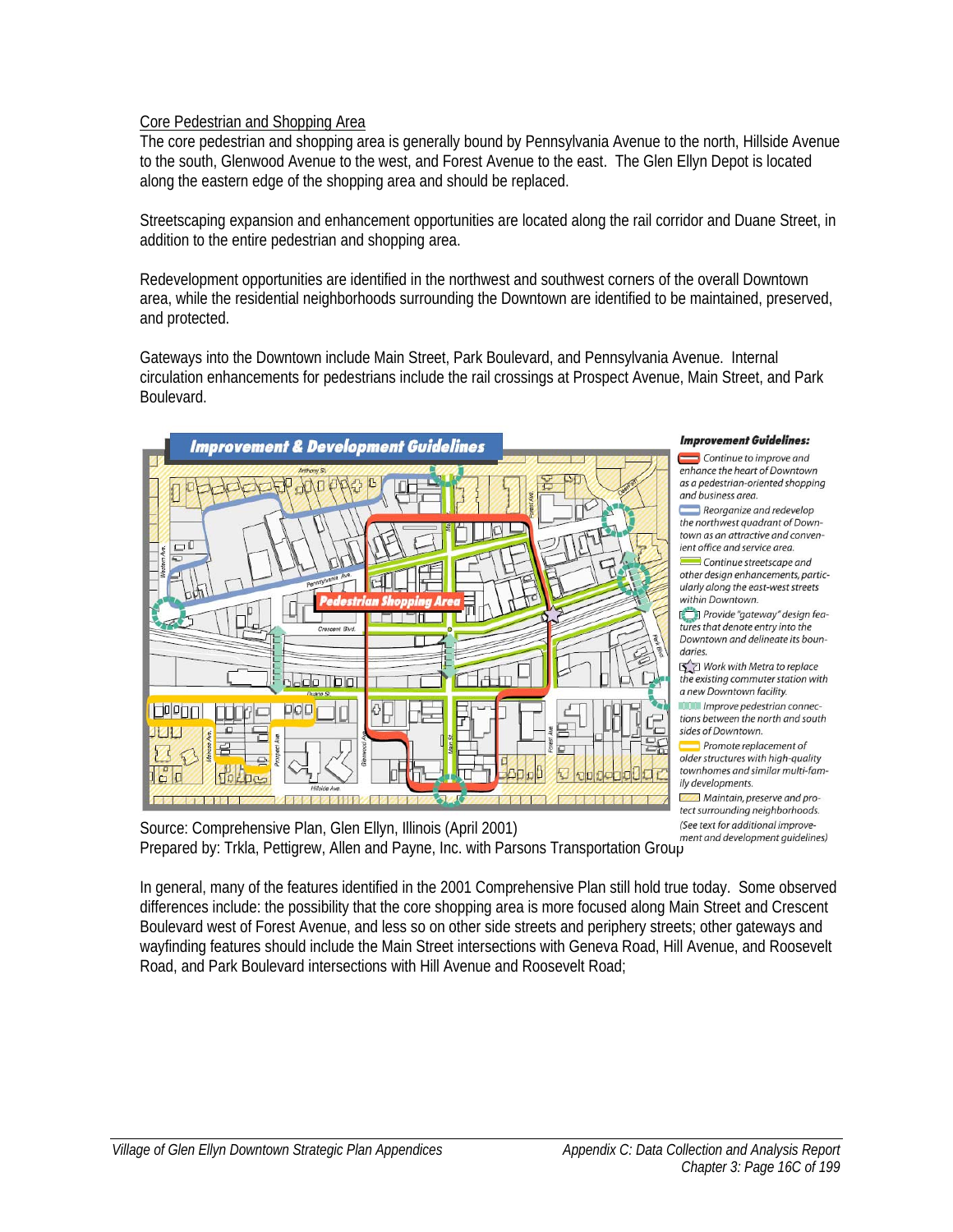## **Key Thoughts – Proposed Land Use**

Potential future land uses will be considered later in the Downtown Strategic Plan process after the data collection and analysis phase is complete; however, based on the recommendations of Glen Ellyn's residents, merchants and stakeholders who gathered throughout the public involvement process – and the recommendations of the *Market Analysis and Strategic Action Plan for Downtown Glen Ellyn*, prepared by Gruen Gruen + Associates – the proposed land uses which should be considered for the Downtown Strategic Plan include the following:

| <b>Proposed Land Use</b>    | Purpose                                                                                                                                                                                                                                                                                                                                                                                                                                                                                                                                                                                                                                                                                                                                                                                                                                            |
|-----------------------------|----------------------------------------------------------------------------------------------------------------------------------------------------------------------------------------------------------------------------------------------------------------------------------------------------------------------------------------------------------------------------------------------------------------------------------------------------------------------------------------------------------------------------------------------------------------------------------------------------------------------------------------------------------------------------------------------------------------------------------------------------------------------------------------------------------------------------------------------------|
| <b>Community Greenspace</b> | Provide a large area for the citizens of Glen Ellyn to gather in the Downtown<br>for recreation and socialization (picnics, concerts, events, etc.) This urban<br>park should be an iconic space designed as trophy landscape that is<br>recognized internationally for its character and charm. The success of the<br>park will spill over to the Downtown economics by functioning as a magnet<br>for people who also will be consumers for Downtown retail.                                                                                                                                                                                                                                                                                                                                                                                     |
| Mixed-Use                   | While retail and restaurant uses should be reserved for first floor space<br>throughout the core of the Downtown, it is important to increase the overall<br>density and activity in the Downtown. This additional density will increase<br>the consumer population of the Downtown to fuel the economic engine to<br>support the existing and future retail. Mixed-use redevelopment is a key<br>means for accomplishing this objective. Although mixed-use can be<br>described as office above first floor retail, ensure that any new<br>developments accommodate residential dwelling units above first floor retail<br>(in the core shopping district) and above first floor office (on the periphery of<br>the Downtown). In addition, ensure that existing buildings are remodeled<br>and new infill development is historically-sensitive. |
| Office and Service          | The infusion of additional service businesses and professional and medical<br>offices into the Downtown would increase employment and thus the<br>demand for retail and other services. Businesses and offices are typically<br>daytime consumers; however, they can spill-over into evening and weekend<br>consumption as well. The location of these businesses must be<br>strategically positioned so as not to interrupt critical retail street corridors.<br>An appropriate location is above or below first floor retail in a mixed-use<br>setting or a site that is on the periphery of the Downtown core.                                                                                                                                                                                                                                  |
| Multiple Family Residential | There is a demand for Downtown residential living for people who want to<br>enjoy the benefits of the Downtown including charm, convenience, and the<br>cluster of services available within a comfortable walk from home; therefore,<br>the opportunity exists to provide additional dwelling units for all sectors -<br>particularly empty-nesters (couples who no longer need a big house but<br>want to remain in Glen Ellyn) and young professionals (individuals and<br>couples with good salaries who want to live in Glen Ellyn but don't need or<br>want a house at this stage in their lives).                                                                                                                                                                                                                                           |